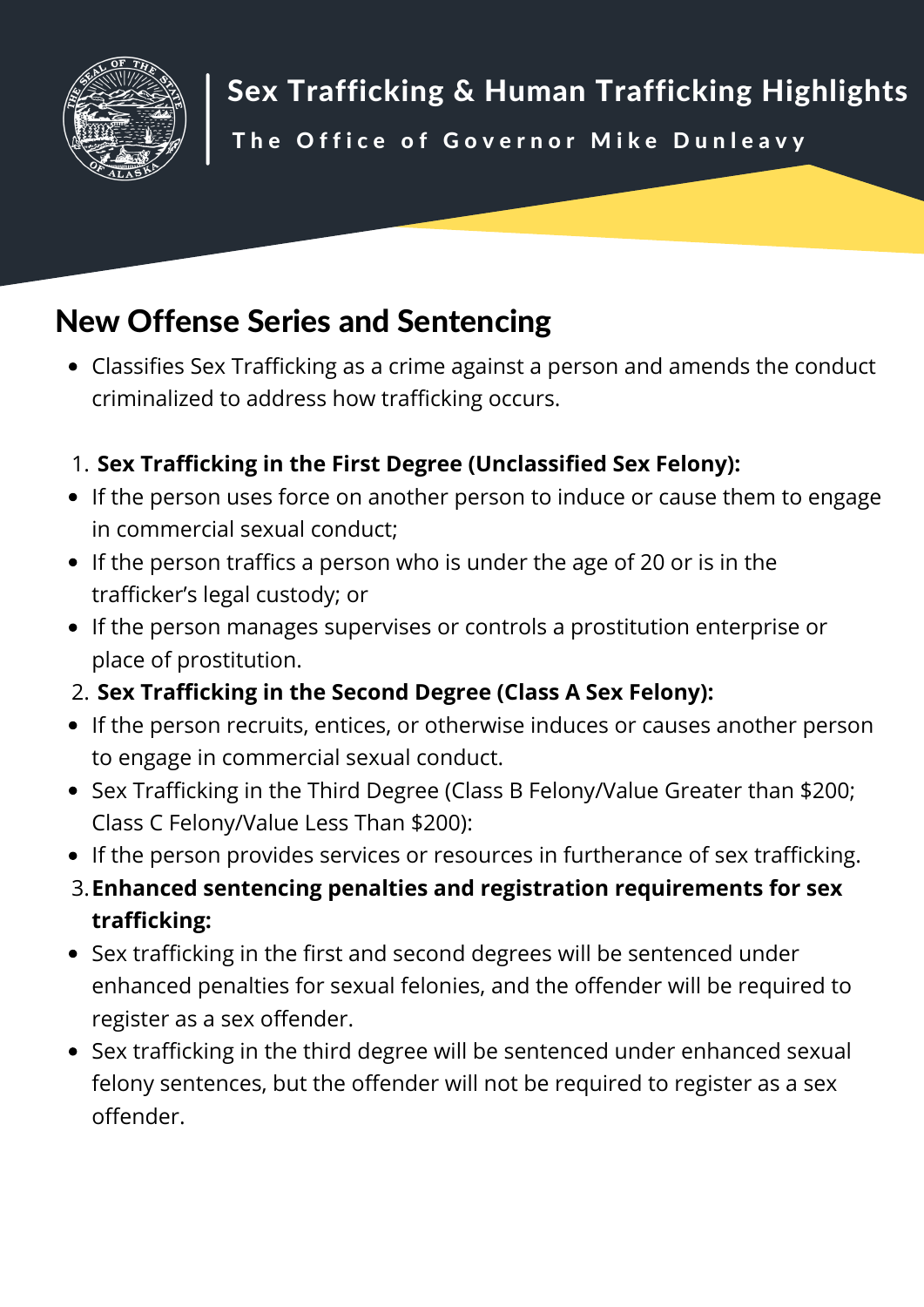

# Enacts new crime of "Patron of a Victim of Sex Trafficking"

- If they solicit sexual conduct with reckless disregard that the person they are soliciting is a victim of sex trafficking.
- Patron of a victim of sex trafficking is a class B sex felony if the victim is under 18 years of age, and a class C sex felony if the person is over 18 years of age. This offense is also a registerable sex offense.

# Clarifies Human Trafficking is about labor and is different from Sex Trafficking

- **Human Trafficking in the First Degree (Unclassified Felony):** 1.
- If the person induces or causes a person to engage in adult entertainment or labor by force or if they traffic a person who is under the age of 20.
- **Human Trafficking in the Second Degree (Class A Felony):** 2.
- If the person recruits, entices or otherwise induces or causes another person to engage in adult entertainment or labor by methods such as:
- Exposing or threatening to expose confidential information;
- Threatening to report a person to a governmental agency;
- Instilling in the other person a fear that the person will withhold lodging, food, clothing, or medication.
- **Human Trafficking in the Third Degree (Class B Felony/Value Greater** 3.**than \$200; Class C Felony/Value Less Than \$200):**
- If the person provides services, resources, or other assistance in furtherance of human trafficking.